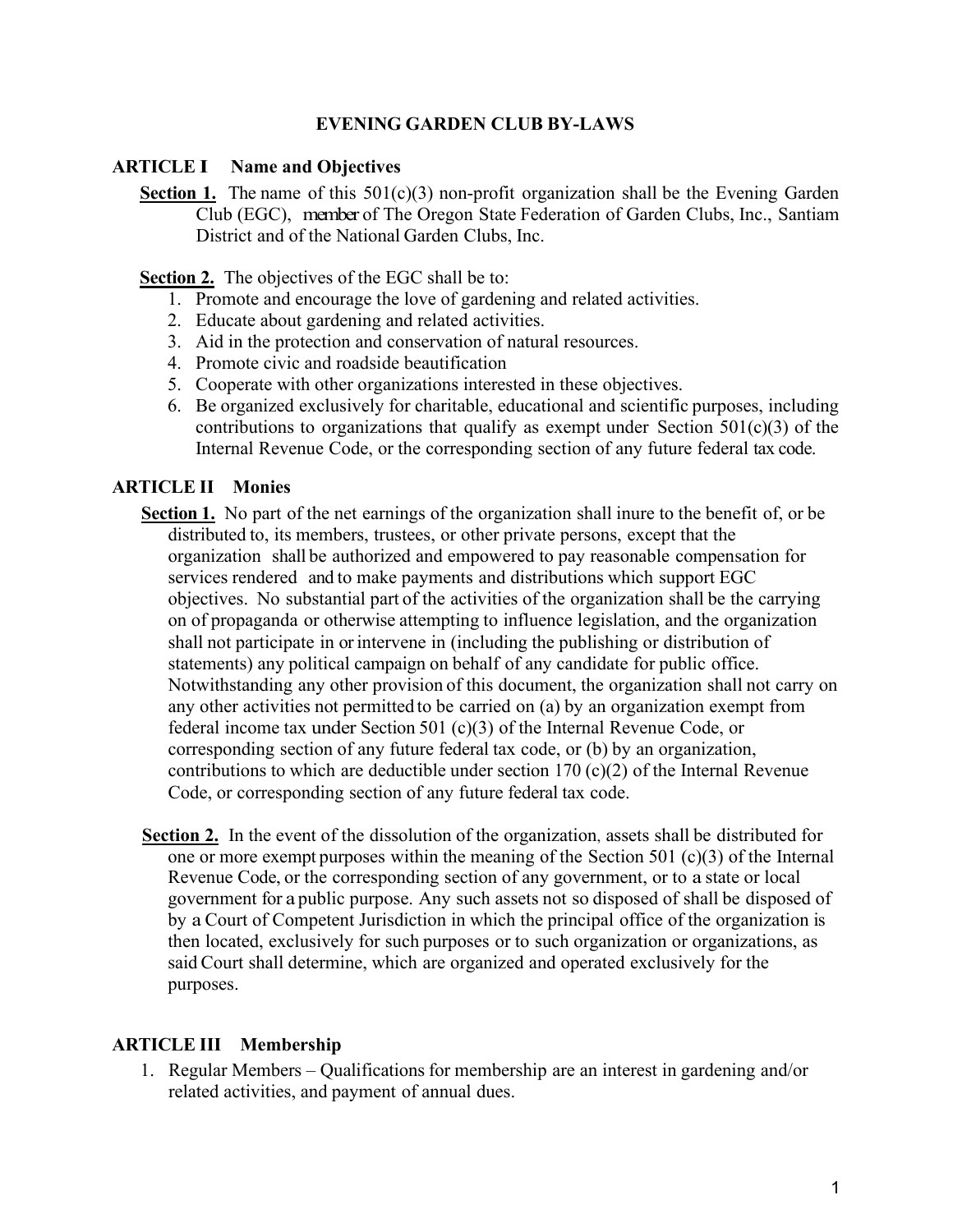- 2. Lifetime Members Members selected by the board who have significantly contributed to the EGC's programs and activities.
- 3. The membership year shall be the calendar year, January 1 through December 31.

## **ARTICLE IV Dues**

- 1. Dues amounts and schedule shall be established annually by the Board and presented to and approved by membership.
- 2. Dues for the upcoming membership year are due by December 31of the prior year. New members joining after July 1 will have their dues apply to full membership through the following calendar year.
- 3. Payments are made to the Evening Garden Club and collected by the Treasurer.
- 4. Lifetime members do not pay dues.

## **ARTICLE V Regular Meetings, Special Meetings, and Tours**

- 1. Regular meetings shall be held at a time and place set by the board.
- 2. The Annual Business Meeting shall be in October to receive the annual financial review report and to vote on the annual budget.
- 3. Special meetings may be called by the President.
- 4. Garden tours will be offered if possible.
- 5. A quorum at a regular or special meeting shall be 1/3 of the membership or 30 members whichever is smaller except in specific cases detailed elsewhere in the bylaws.
- 6. Regular and special meetings may be in-person, online, or a hybrid of the two. Members will be considered as attendees whether in-person or online.

# **ARTICLE VI Elective Officers and Duties**

**Section 1.** The elective officers shall be President, President-elect, Secretary or Co-Secretaries, Treasurer or Co-Treasurers, and up to three Members at Large. The term of office shall be the EGC fiscal year, July 1 through June 30. Co-Secretaries and Co-Treasurer shall be elected to overlapping terms of two years. The experienced officer in the second year of their term will train the newer officer to take over the following year. Members at Large will serve one-year terms. The President-elect serves two years, the second year as President.

## **Section 2. Duties of the elected officers**

- 1. President: The President shall preside over regular and board meetings, appoint committee chairs, direct the club's activities, communicate with the membership, and develop the annual budget with the Treasurer.
- 2. President-elect: The President-elect shall assist the President, assume the duties of the President if the President is absent or unable to perform their duties, and shall succeed to the presidency.
- 3. Secretary/Co-Secretary: The Secretary/Co-Secretary(s) shall keep minutes of all board and regular meetings and handle correspondence.
- 4. Treasurer/Co-Treasurer: The Treasurer/Co-Treasurer(s) shall keep financial records,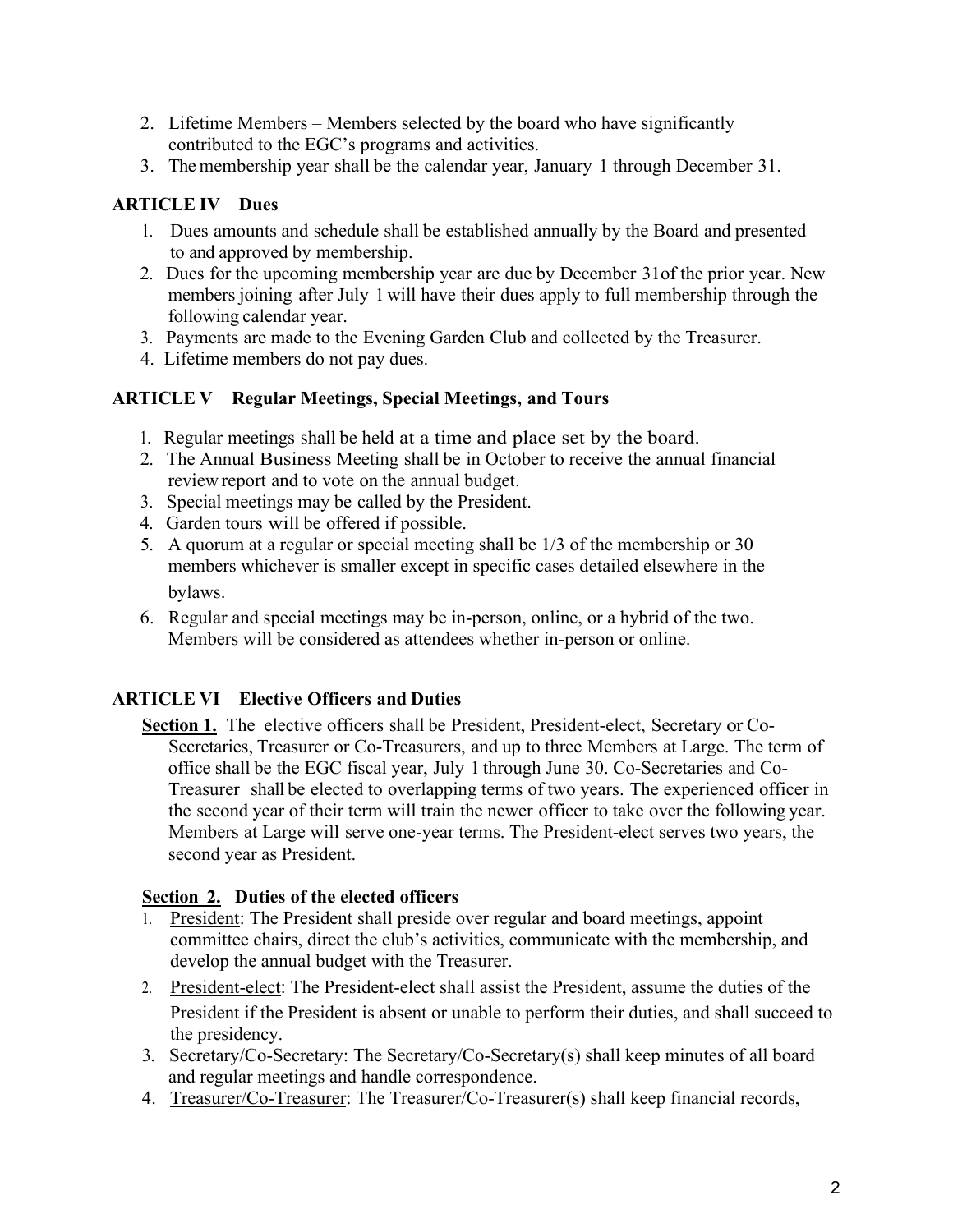receive and disburse monies, file appropriate forms with the IRS and the State of Oregon and develop the annual budget with the President.

- 5. Member at Large: Members at Large shall participate in board meetings.
- **Section 3.** An elected officer may be removed from office with a 2/3 vote of members at a regular or special meeting where 50% +1 of the members are in attendance and in which members have at least a one week notice.
- **Section 4.** Officer vacancies can be filled anytime during the year with a simple majority vote of those attending a regular or special meeting.

#### **ARTICLE VII The Executive Board**

- **Section 1.** The elective officers shall constitute the Executive Board. This Board shall be empowered to transact any ordinary and necessary business of the EGC. It shall be authorized to spend up to \$800 for general purposes.
- **Section 2.** A joint Board meeting that includes the outgoing and incoming Boards will be held to pass on needed materials and information for the new term.
- **Section 3.** Board meetings will be at a time and place set by the board. Board meetings may be in-person, online, or a hybrid of the two.
- **Section 4.** Elected officers other than the President each have the right to one vote. The President casts the deciding vote in case of a tie.
- **Section 5.** Any member of the EGC may attend a board meeting but only elected officers can vote.
- **Section 6.** A quorum at a Board meeting is  $50\% + 1$  of its members.
- **Section 7.** The Board will maintain and approve a Policies and Procedures document.
- **Section 8.** The Board may go into executive session with a majority vote of the Board when a quorum is present.

#### **ARTICLE VIII Appointive Positions and their Duties**

- **Section 1.** The President shall appoint chairs to carry out the work of the club as needed. These chairs may include: Grants Chair(s), Membership Chair(s), Name Tag Coordinator, Publicity Chair(s), Fundraising Chair(s), Program Chair(s), Tour Chair(s), Webmaster(s), Group email coordinator, Newsletter editor, and Flower Therapy Coordinator(s)
- **Section 2.** Duties of appointed chairs and committees are defined in the Evening Garden Club Policies and Procedures.

#### **ARTICLE IX Standing Committees and Chair(s)**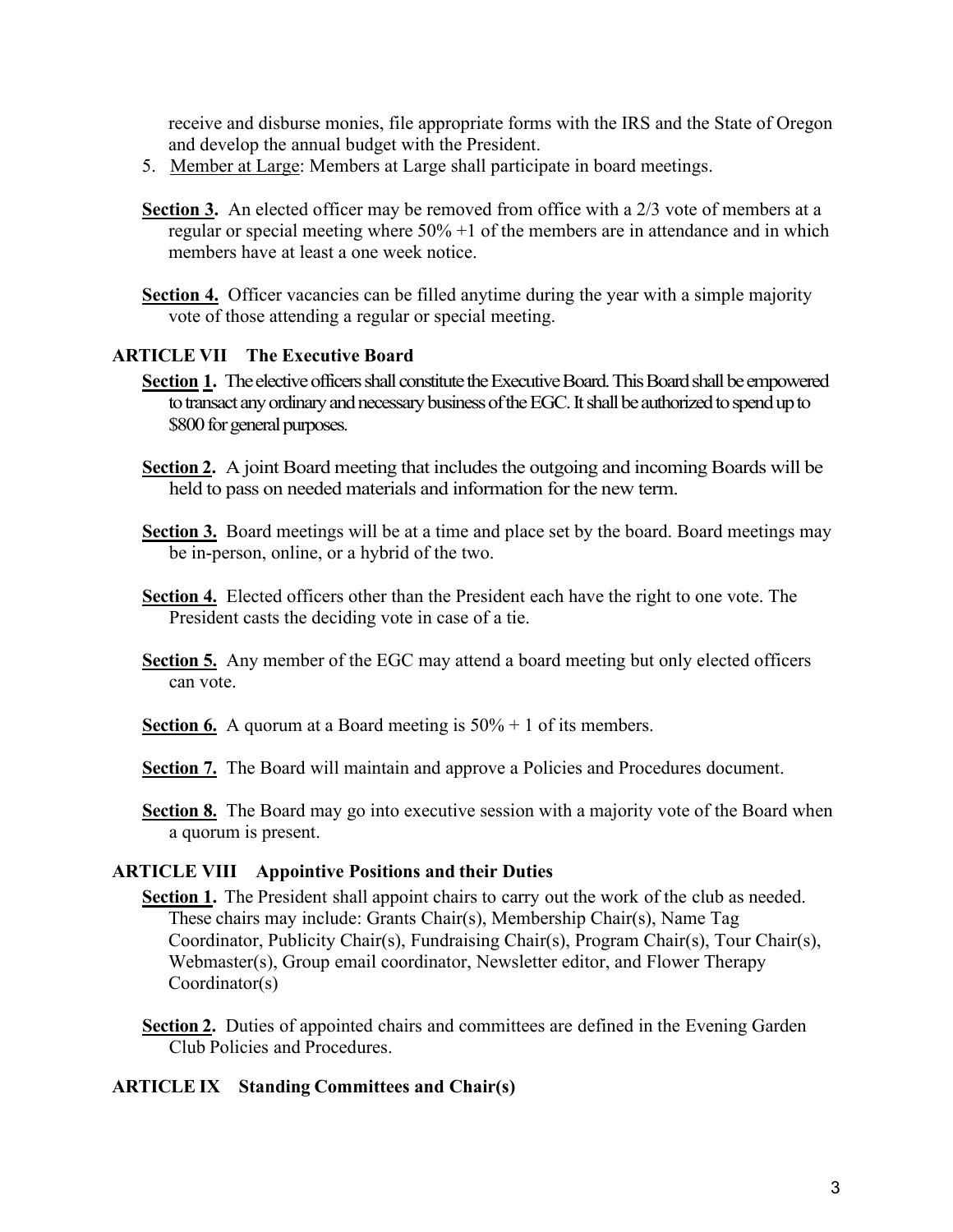**Section 1.** Nominations Committee is appointed in January by the President. Duties are covered in Article X of these By-laws.

### **Section 2.** Financial Review Chair

- 1. In June the President shall appoint a Financial Review Chair(s) from among the members who are in good standing and who are not on the Executive Board
- 2. The Chair(s) shall conduct an end-of-year review of the club's finances after the Treasurer closes the books on June 30 and shall present a written report to the membership no later than the October meeting.

**Section 3.** Budget Committee

- 1. The President shall serve on the committee and be its chair.
- 2. The Treasurer shall serve on the committee.
- 3. The President may appoint others to also serve on the committee.
- 4. The committee shall develop an annual budget and present it to the membership at the October meeting. The budget is approved with a simple majority vote of members in attendance.

## **ARTICLE X Elections**

**Section 1.** There shall be a nominations committee of at least three members in good standing. The standing President cannot serve on this committee. One member of this committee shall be a past President, who shall act as chair. This committee shall present one or more nominees for each office. Nominations may also be made from the floor. If there is more than one candidate for an office, the election shall be by ballot.

**Section 2.** The President, President-Elect, Secretary/Co-Secretary, Treasurer/Co-Treasurer, and Members at Large shall be elected in the spring.

**Section 3.** Elections may be online voting, in-person or a combination.

**Section 4.** The incumbent officers shall serve until their successors assume their duties on July 1.

**Section 5.** The length of term of elective officers will be amaximum of two consecutive one-year terms with a break of at least two years before becoming eligible to serve in the same position again. Exceptions to the term limit must be approved by the Executive Board and put to membership vote.

### **ARTICLE XI By-laws Amendments and Authority for Club Proceedings**

**Section 1.** An Ad Hoc committee shall be appointed by the President when required to review or amend the By-Laws. It shall consist of no fewer than three members with one memberbeing a past Executive Board member.

**Section 2.** The By-laws may be amended at any regular meeting with the approval of twothirds of the EGC members in attendance, where there is a quorum. An announcement of the